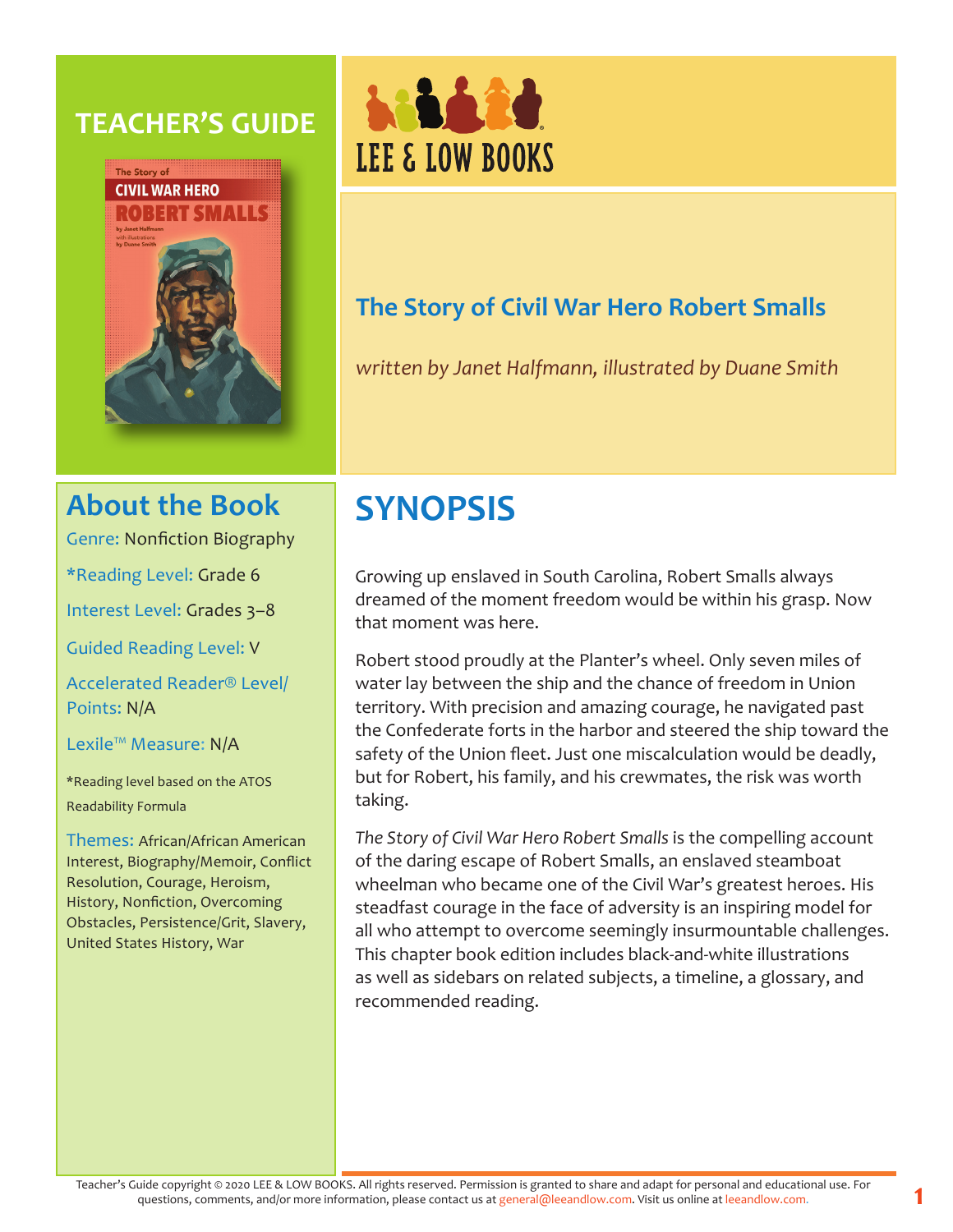

## **BACKGROUND**

#### *The Story Of* **Series**

*The Story of Civil War Hero Robert Smalls* is part of LEE & LOW's *Story Of* series. Every title in our Story Of chapter book line introduces independent readers to a diverse historical figure with a powerful life story. All books in this series include informative sidebars, highlighted vocabulary words, a timeline, a glossary, photographs and images with captions and labels, a bibliography with complete sources, and recommended reading.

#### *Nonfiction Text Features*

*The Story of Civil War Hero Robert Smalls* has different nonfiction text features that readers need to be aware of. The chart below lists the nonfiction features that readers will find. Consider printing or enlarging this chart for students to refer to in your classroom or library.

See the section titled, "Nonfiction Text Features: *The Story of Civil War Hero Robert Smalls*" for details on how to teach these features with specific information in the book.

| Types of | Words that are darker are called <b>bold</b> and words that      |
|----------|------------------------------------------------------------------|
| Print    | are slanted are called <i>italics</i> , which point out specific |
|          | information.                                                     |
| Sidebar  | Additional information about a person, time period, or           |
|          | subject that is helpful to understand the story.                 |
| Table of | A list of the book's sections that says what                     |
| Contents | information is in the book.                                      |
| Timeline | A lists of the dates and years when events happened.             |
| Glossary | An alphabetical list of vocabulary words mentioned in            |
|          | the book and their definitions, located in the back of           |
|          | the book.                                                        |
| Captions | A line underneath a photograph or image that                     |
|          | describes what's in the picture.                                 |
| Text     | A list of the books, images, photographs, and other              |
| Sources  | forms of information that the author used to write               |
|          | the story.                                                       |
| Title    | The name of the chapter (that's usually larger in size           |
|          | and in a different font) that describes the text and             |
|          | information that follows.                                        |
| Label    | A word that tells the name of the part of the                    |
|          | photograph or image.                                             |
| Key      | A guide to understanding the symbols within a                    |
|          | photograph or image.                                             |

## **Additional LEE & LOW titles in**  *The Story Of* **series:**

*The Story of Movie Star Anna May Wong* written by Paula Yoo, illustrated by Ling Wang https://www.leeandlow.com/books/the-story-of-moviestar-anna-may-wong

*The Story of Tennis Champion Arthur Ashe* written by Crystal Hubbard, illustrated by Kevin Belford https://www.leeandlow.com/books/the-story-of-tennischampion-arthur-ashe

*The Story of Olympic Swimmer Duke Kahanamoku*  written by Ellie Crow, illustrated by Richard Waldrep https://www.leeandlow.com/books/the-story-ofolympic-swimmer-duke-kahanamoku

*The Story of Trailblazing Actor Ira Aldridge*  written by Glenda Armand, illustrated by Floyd Cooper https://www.leeandlow.com/books/the-story-oftrailbazing-actor-ira-aldridge

*The Story of World War II Hero Irena Sendler* written by Marcia Vaughan, illustrated by Ron Mazellan https://www.leeandlow.com/books/the-story-of-worldwar-ii-hero-irena-sendler

*The Story of Civil Rights Hero John Lewis* written by Jim Haskins & Kathleen Benson, illustrated by Aaron Boyd https://www.leeandlow.com/books/the-story-of-civilrights-hero-john-lewis

*The Story of Car Engineer Soichiro Honda* written by Mark Weston, illustrated by Katie Yamasaki https://www.leeandlow.com/books/the-story-of-carengineer-soichiro-honda

*The Story of Banker of the People Muhammad Yunus*  written by Paula Yoo, illustrated by Jamel Akib https://www.leeandlow.com/books/the-story-of-bankerof-the-people-muhammad-yunus

*The Story of Environmentalist Wangari Maathai*  written by Jen Cullerton Johnson, illustrated by Sonia Lynn Sadler https://www.leeandlow.com/books/the-story-of-

environmentalist-wangari-maathai

*The Story of Civil War Hero Robert Smalls* written by Paula Yoo, illustrated by Dom Lee https://www.leeandlow.com/books/the-story-ofolympic-diver-sammy-lee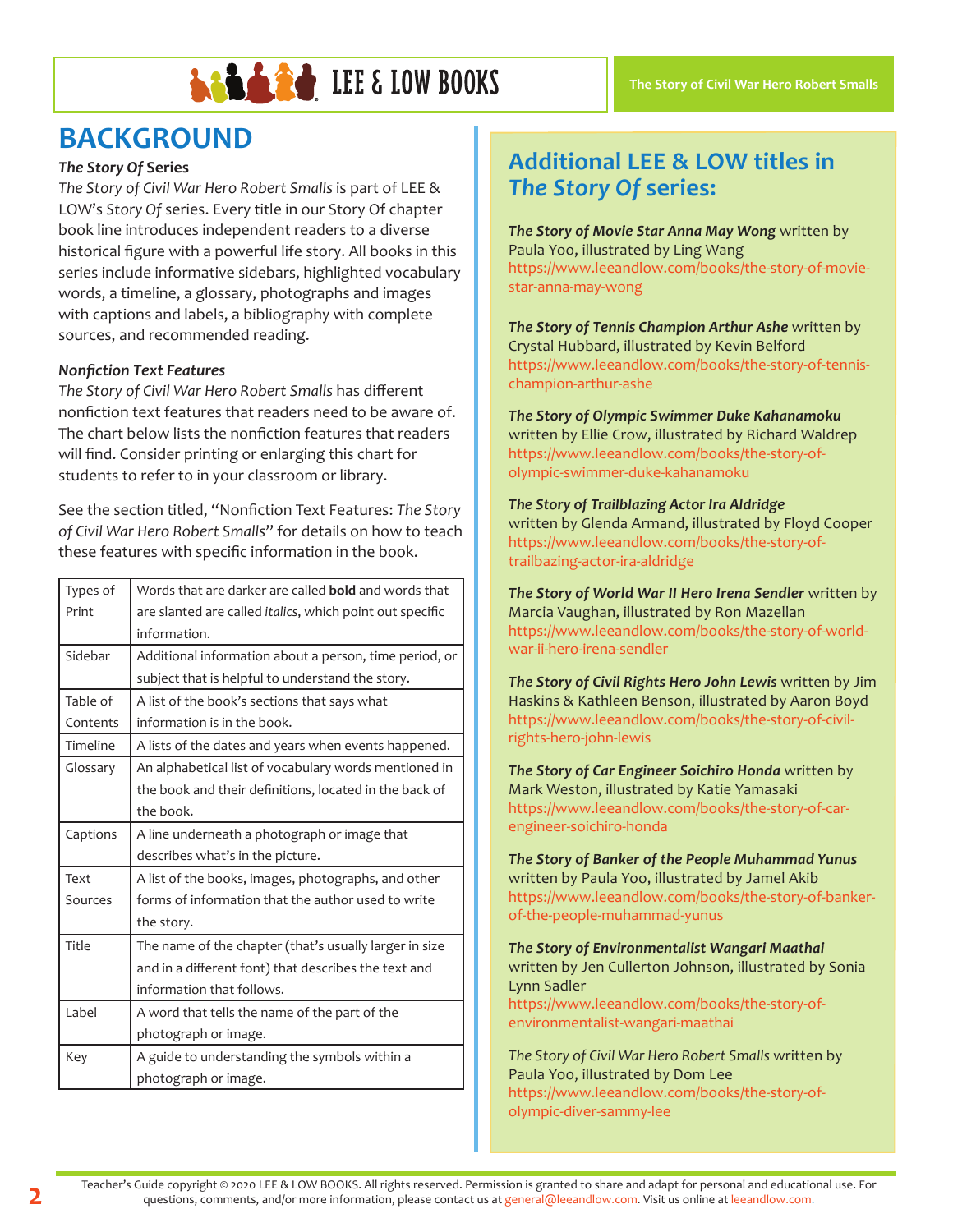## **VOCABULARY**

*(Language Standards, Vocabulary Acquisition & Use, Strands 4–6)* The story contains several contentspecific and academic words and phrases that may be unfamiliar to students. Based on students' prior knowledge, review some or all of the vocabulary below.

### **Content Specific**

abolitionist, auction, blockade, bunker, cargo, channels, chattel slavery, commercially, Confederate States of America, constitution, field hands, foreman, freight, fugitive, garment, indentured servant, slave, industrialized, Juneteenth, lease, Mason-Dixon Line, militia, planter, prestige, propellers, Reconstruction, reef, rig, secede, wharf

#### **Academic**

abolish, agreement, agricultural, commence, cluster, anticipation, deliberate, discrimination, divisive, economy, generation, justify, navigate, penalize, scarce, disposition, territories, truce, wealthy



# **BEFORE READING**

#### **Prereading Focus Questions**

*(Reading Standards, Craft & Structure, Strand 5 and Integration of Knowledge & Ideas, Strand 7) (Speaking & Listening Standards, Comprehension & Collaboration, Strands 1 and 2)*

Before introducing this book to students, you may wish to develop background knowledge and promote anticipation by posing questions such as the following:

- 1. What do you know about slavery? How did enslaved people fight against slavery? What tactics did they use?
- 2. Explain what resistance means to you. What does it mean to resist? How do you continue to resist, even if something is difficult or frustrating?
- 3. What do you know about captains? What do captains do? What are some characteristics associated with captains? Do you think it would be difficult to be a captain? Why or why not?
- 4. What do you know about the pressures of going to war? How are wars portrayed in the media?
- 5. What is racism? What does racism look like? Is racism still a part of our society today? Why or why not? What are the differences and similarities between racism and discrimination?
- 6. What is freedom? How would you describe what freedom is? Does everyone have the same freedoms?
- 7. What do you know about the history of the Civil War? The American Civil War was a civil war in the United States from 1861 to 1865, fought between the northern United States and the southern United States. Why were the two sides fighting? What do you think it was like to be an African American person fighting in the Civil War? Do you think the armed forces have changed for African Americans today? Why or why not?

### **Exploring the Book**

*(Reading Standards, Key Ideas & Details, Strand 1, Craft & Structure, Strand 5, and Integration of Knowledge & Ideas, Strand 7) (Speaking & Listening Standards, Comprehension & Collaboration, Strands 1 and 2)*

1. Book Title Exploration: Talk about the title of the book, *The Story of Civil War Hero Robert Smalls*. Then ask students what they think this book will most likely be about and whom the book might be about. What do they think might happen? What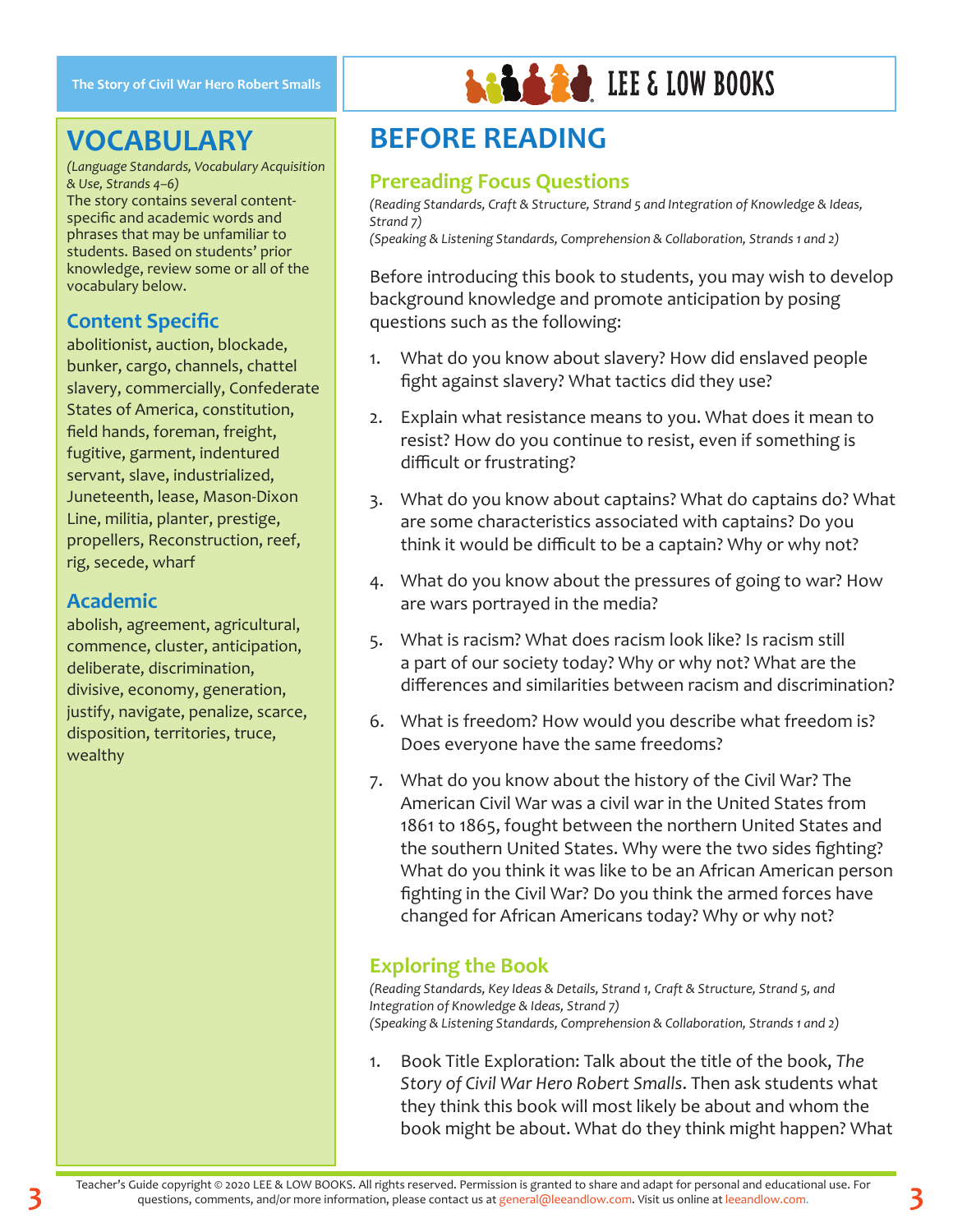# **LEE & LOW BOOKS**

information do they think they might learn? What makes them think that?

- 2. Read the dedications: Read the dedications on the inside of the book. Why do you think Janet Halfmann and Duane Smith chose these dedications? Why do you think they chose to tell this story?
- 3. Encourage students to stop and jot in their reading notebooks during the read-aloud when they: learn new information, see a powerful image, have an emotional reaction or an idea, have a question, or hear new words.
- 4. Have students quickly write a feeling in their notebooks during reading. After reading, ask students why they wrote that feeling down and have them write a journal entry about it.

### **Setting a Purpose for Reading**

*(Reading Standards, Key Ideas & Details, Strands 1–3)*

Have students read to find out:

- how Robert Smalls challenged and outsmarted the Confederacy
- how Robert Smalls obtained freedom
- what kinds of experiences Robert Smalls had after he was freed and why
- how Robert Smalls fought for African Americans to have rights

Encourage students to consider why the author, Janet Halfmann, would want to share with young people this story about Robert Smalls.

# **AFTER READING**

### **Discussion Questions**

After students have read the book, use these or similar questions to generate discussion, enhance comprehension, and develop appreciation for the content. Encourage students to refer to passages and/or illustrations in the book to support their responses. **To build skills in close reading of a text, students should cite evidence with their answers.**

### **Literal Comprehension**

*(Reading Standards, Key Ideas & Details, Strands 1–3) (Speaking & Listening Standards, Comprehension & Collaboration, Strands 1–3; and Presentation of Knowledge & Ideas, Strand 4)*

#### *Chapter One: Dreams of Freedom*

- 1. What inspired Robert Smalls to dream of freedom?
- 2. What was the status of Robert and his mother?
- 3. Where was Robert born?
- 4. What work was Robert forced to do in the McKee household?
- 5. How did the McKees treat Robert?

#### *Slavery*

- 6. Why did slave labor become the preferred form of labor in the United States?
- 7. What is chattel slavery?
- 8. How were enslaved Africans treated?
- 9. How was slavery significant for the North and South? How did that change over time?
- 10. What is the difference between field hands and house slaves?
- 11. What arguments were used to justify slavery?
- 12. What is the Underground Railroad?

#### *Chapter Two: On the Waterfront*

- 13. How did Charleston affect Robert and his desire for freedom?
- 14. Why did Robert enjoy ships?
- 15. What were Robert's jobs on the waterfront?

#### *Sailing Ships in the 1800s*

- 16. What were the different types of ships available in the 1800s?
- 17. What is the difference between a schooner and a clipper ship?
- 18. What is the significance of the steamboat?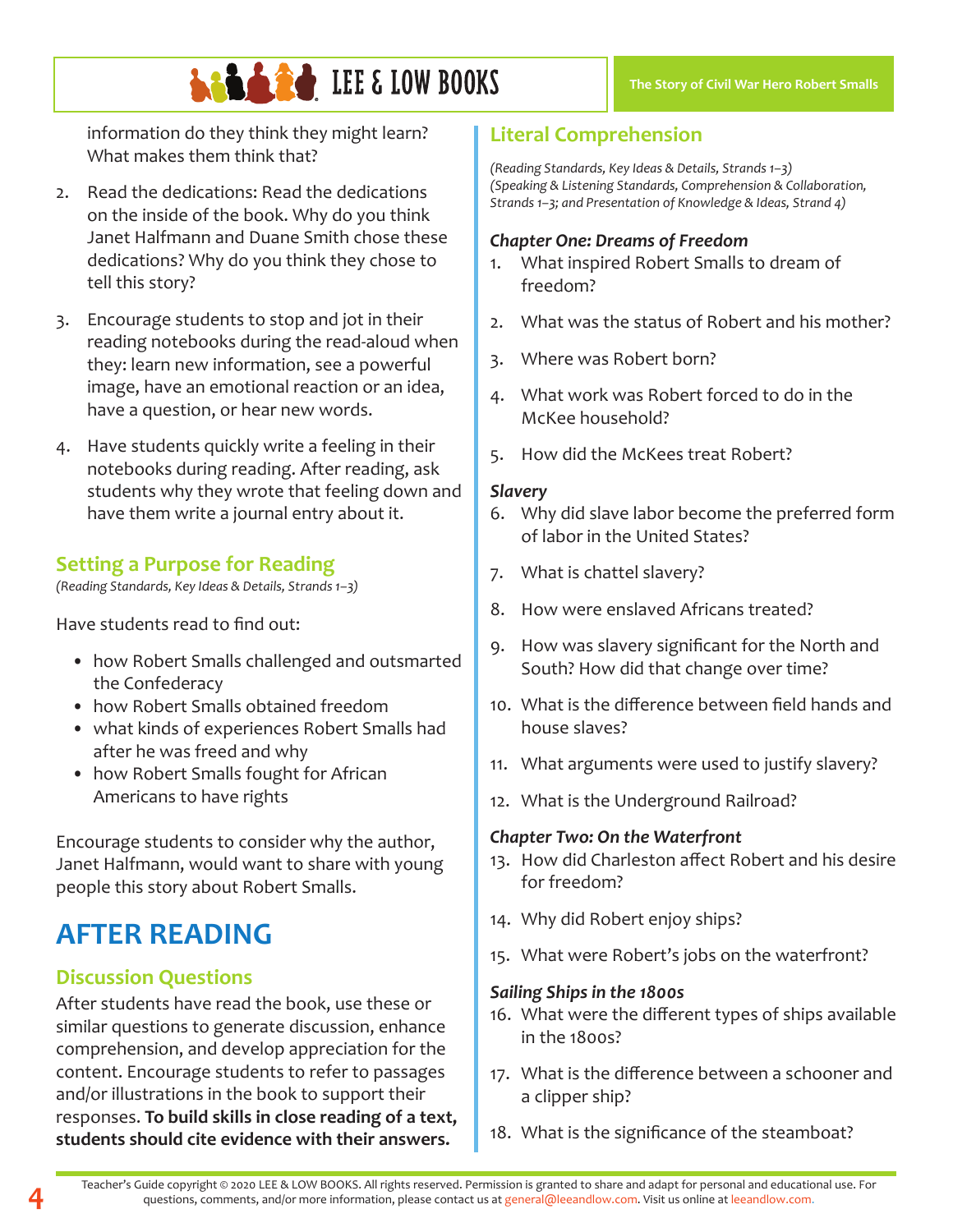19. How were ships first made and how did they evolve over the years?

#### *Chapter Three: A Shelter in the Storm*

- 20. Who is Hannah Jones and what is her relationship to Robert?
- 21. How did having a family affect Robert?
- 22. How much did Hannah and Elizabeth's freedom cost? How did Robert and Hannah raise the money?
- 23. Explain the significance of 1860.
- 24. What is the difference between the Confederate States of America and the Union?

#### *What Caused the Civil War?*

- 25. What did the Southern economy consist of? What did the Northern economy consist of?
- 26. How many people were enslaved when the United States Constitution was drafted?
- 27. What was the Fugitive Slave Act?
- 28. Why was the 1820 Missouri Compromise agreed upon?
- 29. What is the significance of the Mason-Dixon line?
- 30. What is the significance of the Kansas-Nebraska Act?
- 31. Why was Abraham Lincoln's presidency important? How did it shape the Civil War?

#### *Chapter Four: Robert at the Wheel*

- 32. What was the Planter? What was Robert's role on the Planter?
- 33. Why was Robert conflicted working on the Planter?
- 34. How did the opportunity for Robert to acquire freedom present itself? What was the plan?

#### *The Planter*

35. What are some characteristics of the *Planter*?

- 36. What was the *Planter*'s role in the Civil War?
- 37. Who did the *Planter*'s crew consist of?
- 38. What is the importance of the steam whistles?

#### *Chapter Five: The Escape*

- 39. When did Robert take the chance for escape?
- 40. What did Robert and the crew do to escape?
- 41. What did the steam signals represent?

#### *Chapter Six: Full Steam Ahead*

- 42. Why did Robert yell "Full Steam Ahead"?
- 43. What gift did Robert and his crewmates bring to the Union army?
- 44. How did the Union receive Robert and the *Planter*?

#### *The Wedding Chest Escape*

- 45. Why and how did Lear Green escape?
- 46. What was the significance of the Underground Railroad in Lear Green's story?
- 47. How is Lear Green honored today?

#### *Chapter Seven: A National Hero*

- 48. What made Robert Smalls a national hero?
- 49. How did Robert Smalls become captain of the Planter? Why was this historic?
- 50. In what ways did Robert experience discrimination?
- 51. What did Robert's life look like after the war?
- 52. How did Robert fight for the rights of African Americans?
- 53. What happened to the *Planter*?
- 54. When did Robert die?
- 55. How is Robert Smalls honored today?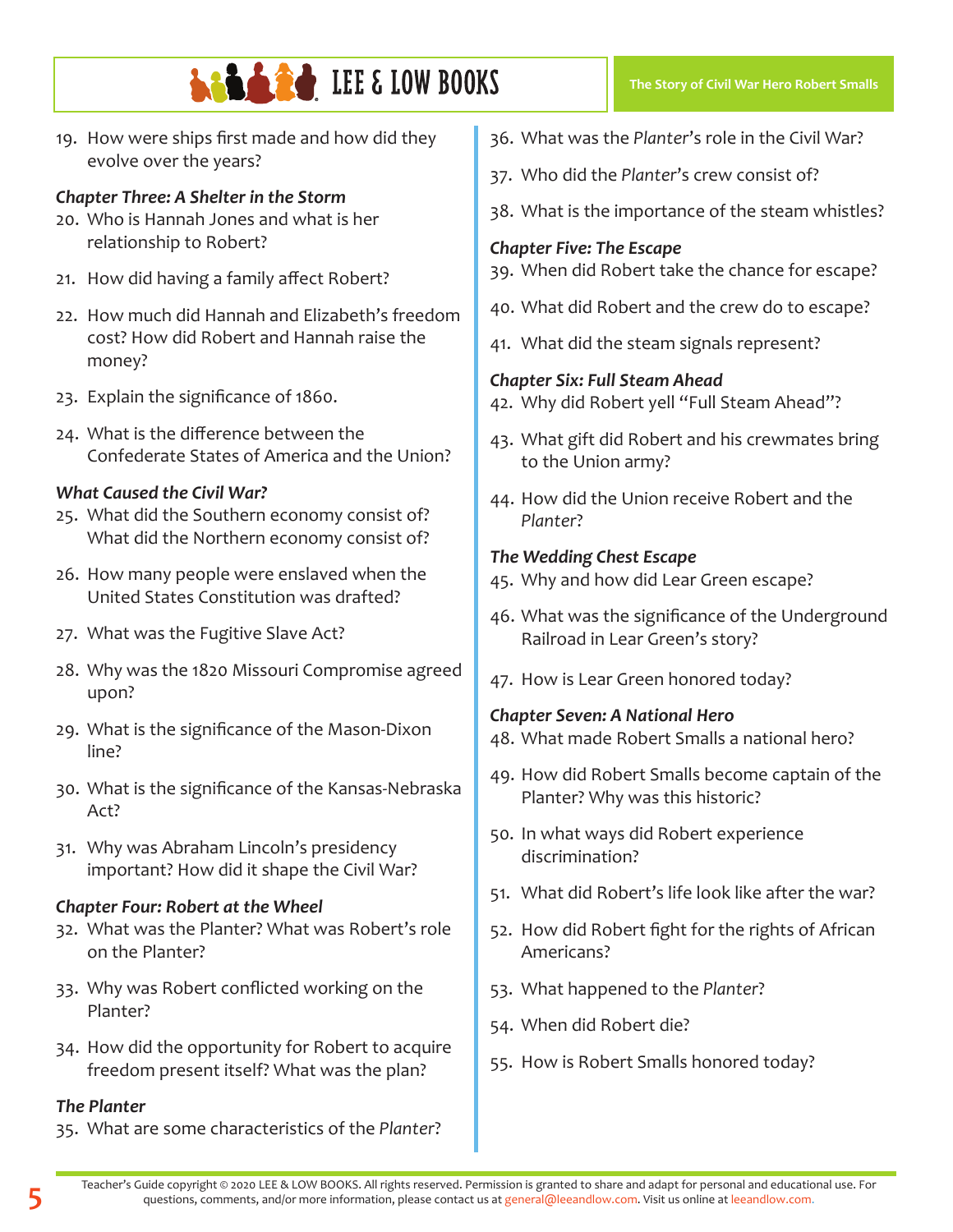### **Extension/Higher Level Thinking**

*(Reading Standards, Key Ideas & Details, Strands 1-3; and Craft & Structure, Strands 4 and 6) (Speaking & Listening Standards, Comprehension & Collaboration,* 

*Strands 1–3; and Presentation of Knowledge & Ideas, Strand 4)\*

- 1. What does the title *The Story of Civil War Hero Robert Smalls* mean to you after reading? How did your perceptions of Robert Smalls change after reading this story?
- 2. How did Robert use persistence and determination to achieve his goals? Why did Robert risk his life, as well as his family's and crewmates', for freedom?
- 3. How did Robert's childhood affect the way that he fought against slavery? How was injustice a part of Robert's life before the Civil War?
- 4. What did freedom mean to Robert? How did slavery impact his sense of freedom and desire to obtain it?
- 5. Although Robert Smalls is the focus of the book, he did not act alone. What role did the crew and his wife play in the success of their escape? Why did those who ran away from slavery have to depend on others?
- 6. How did Robert's family influence his desire for freedom? Why did Robert plan to escape after he got married and had children? What are the differences between having a family while enslaved and having a family while free?
- 7. In what ways did Robert Smalls overcome the many different obstacles in his life, starting at an early age? What were the different ways that Robert overcame racist barriers?
- 8. Why is Robert Smalls still honored after his death? What has he come to represent over the years, and why? What is his legacy? What are the different ways that he is admired and acknowledged today?
- 9. How would you describe Robert Smalls to a person who had never heard of him before? What are some of the qualities that you would

use to speak about Robert? What are the most important things to say when explaining Robert's life and legacy?

10. Explore the structure of the text. Was it written as chronology, comparison, cause/effect, or problem/solution? Why do you think the author made this choice? How does it compare to other texts you have read?

#### **Reader's Response**

*(Writing Standards, Text Types & Purposes, Strands 1–3 and Production & Distribution of Writing, Strands 4–6)*

- 1. What is one big thought that you have after reading this book? Think about Robert Small's dedication to freedom. How was he an influential figure, both during his lifetime and now?
- 2. What do you think the essential message is to the reader? Think about possible motivations behind Janet Halfmann's intentions in writing the book. What do you think she wanted to tell her readers?
- 3. Have students make a text-to-self connection. What kind of connections did you make from this book to your own life? What do Robert's experiences, thoughts, and feelings mean to you?
- 4. Have students make a text-to-text connection. Did you think of any other books or historical people while you read *The Story of Civil War Hero Robert Smalls*? Why did you make those connections?
- 5. Have students make a text-to-world connection. What kind of connections did you make from this book to what you have seen in the world, such as on television or in a newspaper? Why did this book make you think of that?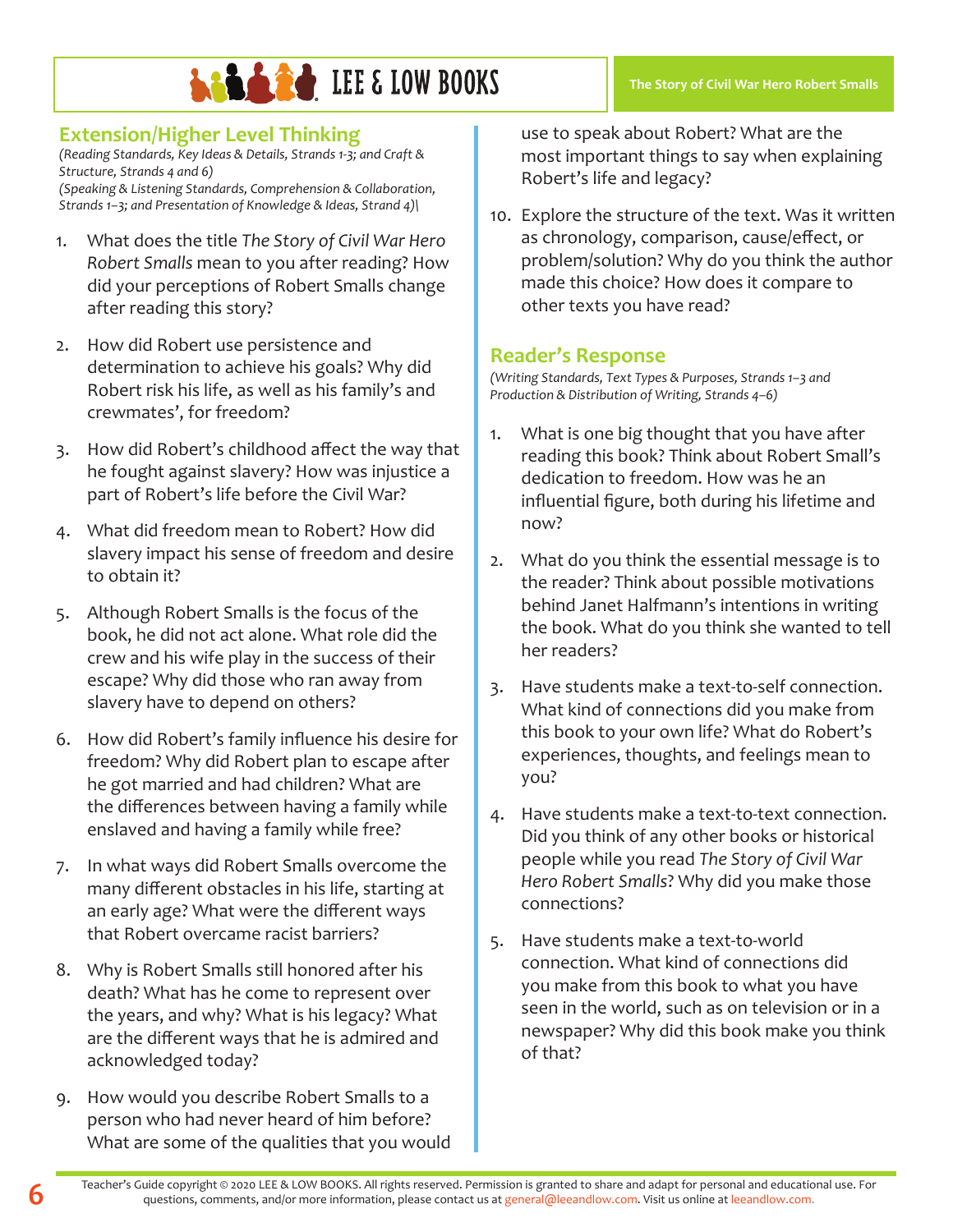### **ELL Teaching Activities**

*(Speaking & Listening Standards, Comprehension & Collaboration, Strands 1–3 and Presentation of Knowledge & Ideas, Strands 4–6) (Language Standards, Vocabulary Acquisition & Use, Strands 4–6)*

- 1. Assign ELL students to partner-read the story with strong English readers/speakers. Students can alternate reading between pages, repeat passages after one another, or listen to the more fluent reader.
- 2. Have each student write three questions about the story. Then let students pair up and discuss the answers to the questions.
- 3. Depending on students' level of English proficiency, after the first reading:
	- Review each chapter and have students summarize what is happening in the chapter, first orally, then in writing.
	- Have students work in pairs to retell either the plot of the story or key details. Then ask students to write a short summary, synopsis, or opinion about what they have read.
- 4. Have students give a short talk about how Robert's story inspired them and how he showed dedication to both freedom and gaining rights for African Americans.
- 5. The book contains several content-specific and academic words that may be unfamiliar to students. Based on students' prior knowledge, review some or all of the vocabulary. Expose English Language Learners to multiple vocabulary strategies. Have students make predictions about word meanings, write the meaning of the word or phrase in their own words, draw a picture of the meaning of the word, list synonyms and antonyms, create an action for each word, and write a meaningful sentence that demonstrates the definition of the word. Guide students to the glossary at the back of the book for further definitions.
- 6. Use the text features to help ELL students make sense of what they're reading. The

table of contents, chapter titles, callout boxes, bolded words, and diagrams are all visual, vocabulary, and content aids in helping students prepare to engage with the text.

# **INTERDISCIPLINARY ACTIVITIES**

*(Introduction to the Standards, page 7: Students who are college and career ready must be able to build strong content knowledge, value evidence, and use technology and digital media strategically and capably)*

Use some of the following activities to help students integrate their reading experiences with other curriculum areas. These can also be used for extension activities, for advanced readers, and for building a home-school connection.

### **English Language Arts**

*(Reading Standards, Key Ideas and Details, Strands 1-3; Craft and Structure, Strands 4-6; Integration of Knowledge & Ideas, Strands 7-9; Range of Reading of Text Complexity, Strand 10) (Writing Standards, Text Types & Purposes, Strands 1-3; Production & Distribution of Writing, Strands 4 and 6; Research to Build & Present Knowledge, Strands 7-9; Range of Writing, Strand 10) (Speaking and Listening Standards, Comprehension and Collaboration, Strands 1-3; Presentation of Knowledge and Ideas, Strands 4-6)*

- 1. Write and design a commemorative plaque for Robert Smalls. What would you want to say about Robert Smalls in a paragraph? What were the most important parts of his life, and what would you want to share with visitors? Have students consult PBS's "Which Slave Sailed Himself to Freedom?" from Henry Louis Gates, Jr. for more information about Robert Smalls and his life (https://www.pbs.org/wnet/africanamericans-many-rivers-to-cross/history/whichslave-sailed-himself-to-freedom/).
- 2. If possible and available, have students select a book about another enslaved person from the "Recommended Further Reading: Slavery" section of *The Story of Civil War Hero Robert Smalls* and compare and contrast the two books. Analyze the main characters' different actions in these texts and how they are similar. What risks did they take to achieve their goals?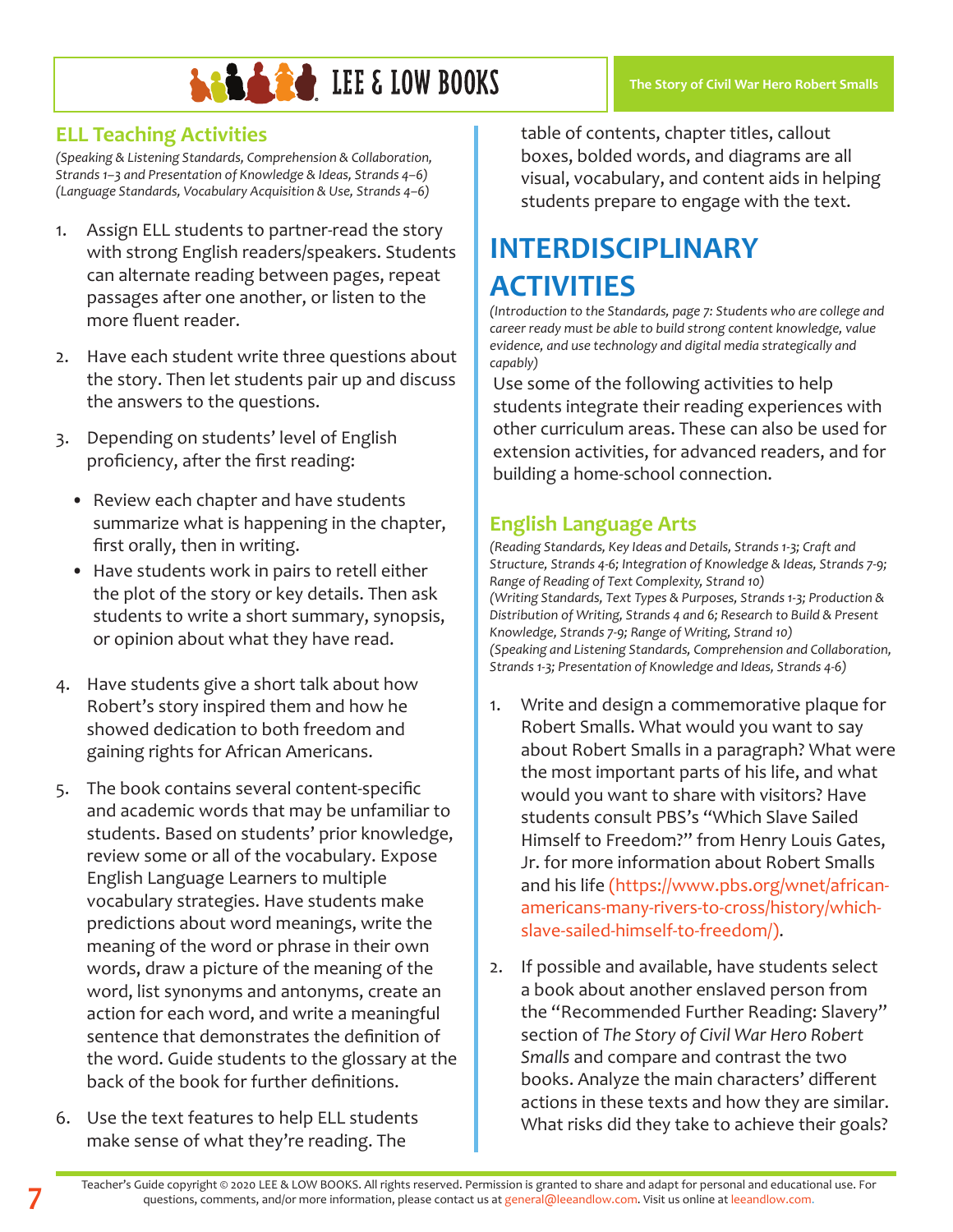What did they have to do in order to overcome adversity and oppression in their lives? How did they demonstrate bravery and courage despite the horrors of slavery? Provide students with a graphic organizer to differentiate the two titles, and then have students write an essay answering the previous questions.

- 3. Have students think about expository nonfiction versus narrative nonfiction. How was reading *The Story of Civil War Hero Robert Smalls* different from reading a newspaper article about Robert Smalls? Have students read the article, "'Civil War hero Robert Smalls seized the opportunity to be free" (https:// www.washingtonpost.com/local/civil-war-herorobert-smalls-seized-the-opportunity-to-befree/2012/02/23/gIQAcGBtmR\_story.html). Then students can create a Venn Diagram with the headings "Narrative Nonfiction: *The Story of Civil War Hero Robert Smalls*" and "Expository Nonfiction: 'Civil War hero Robert Smalls seized the opportunity to be free'." Students can compare and contrast the different formats of the texts and the information they learn in both.
- 4. Encourage students to select a resource from the Text & Sidebar Sources from the back of the book. Students can examine the piece, whether it's a book, video, photograph, or website, and write a reaction to how they think the author and illustrator were informed by this information and how it helped to develop the book.
- 5. Tell students to imagine they will be interviewing the Robert Smalls for a local newspaper or talk show. Have them develop a list of five interview questions they want to ask. What do they want to learn about in terms of the Civil War, Smalls' escape, and his life after enslavement? Lead a class discussion, creating a combined list of questions and then narrowing that list down to ten questions.
- 6. Read *Seven Miles to Freedom* (www.leeandlow. com/seven-miles-to-freedom), the picture book version of *The Story of Civil War Hero Robert Smalls*. Students can compare and contrast what it was like to read the picture book versus the chapter book version. What were the experiences like? What did they learn from the picture book that they didn't learn from the chapter book, and vice versa? How did it make them think about what it would be like to write a picture book versus a chapter book about a historical figure? Have students write a comparative essay and then share their thoughts with a partner or the whole class. Students can also examine how both picture books and chapter books are important for reading and learning.
- 7. Have students think about the main idea and details for a chapter of their choosing. Looking at the table of contents, have students pick a chapter that interested them. Then, have students write three key details, the most important information, in that chapter. Students can then generate the main idea, or what the chapter was mainly about. Finally, have students form small groups with each student representing a different chapter to share their results.

| Details:           |  |
|--------------------|--|
| 1. $\qquad \qquad$ |  |
| 2.                 |  |
| 3.                 |  |
|                    |  |
|                    |  |
|                    |  |
|                    |  |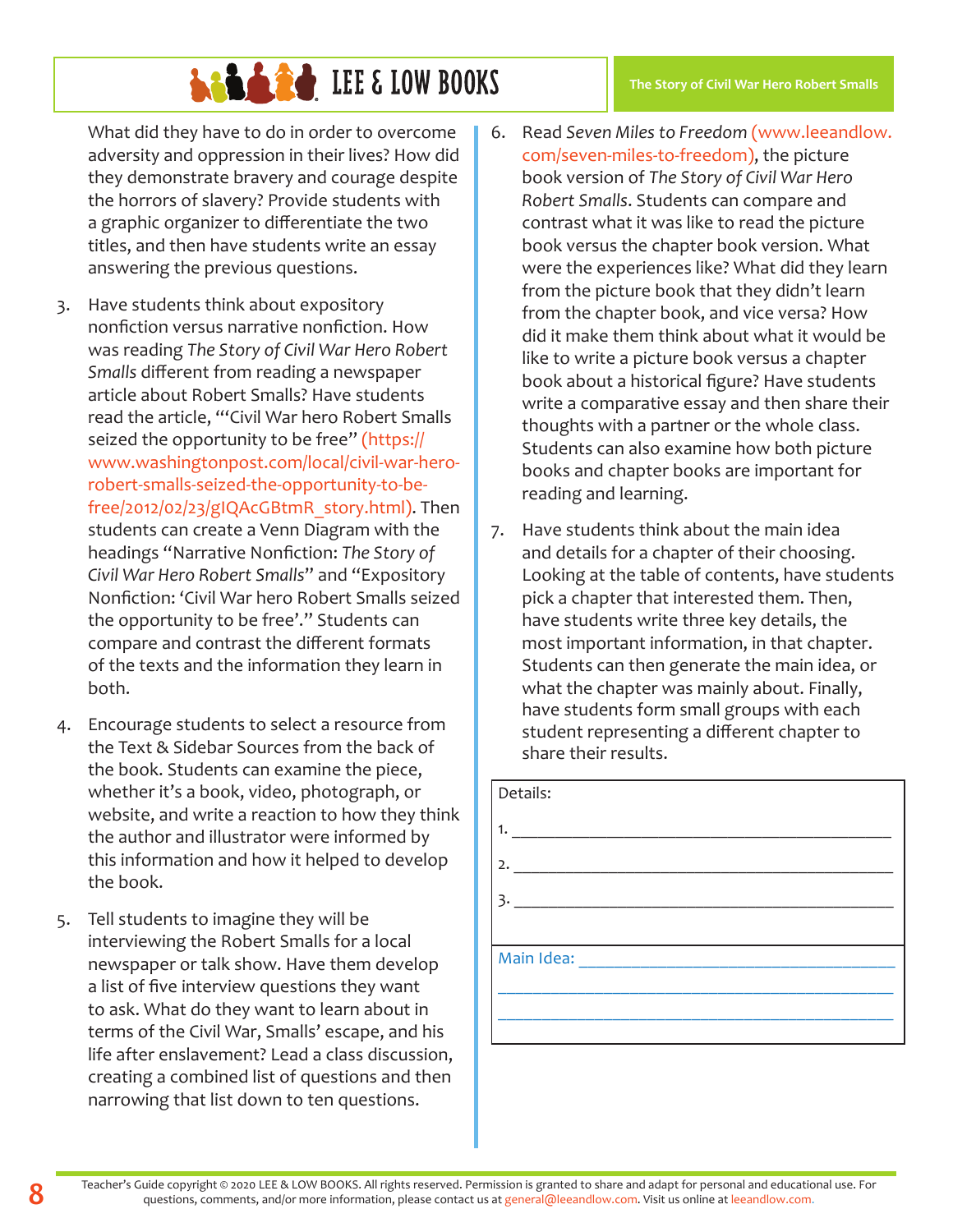#### **The Story of Civil War Hero Robert Smalls**

### **Social Studies/Geography**

*(Reading Standards, Key Ideas and Details, Strands 1–3; Craft and Structure, Strands 4–6; Integration of Knowledge & Ideas, Strands 7–9; Range of Reading of Text Complexity, Strand 10) (Writing Standards, Text Types & Purposes, Strands 1–3; Production & Distribution of Writing, Strands 4 and 6; Research to Build & Present Knowledge, Strands 7–9; and Range of Writing, Strand 10)*

- 1. Conduct a research study on the Civil War. At the end of the unit, students should share a visual presentation of their choosing with small groups or the whole class, including relevant timelines and photographs. Consider posing the following questions during the unit: What kinds of violence were enslaved people victims of? How many African Americans were in the Confederacy vs. the Union? For additional teaching resources, PBS has organized a list of online collections from the Library of Congress that feature maps, photographs, speeches, and other primary source documents from the Civil War. Additionally, there are lesson plans and primary source sets for further information and Civil War exploration in the classroom (http://www.pbs.org/ kenburns/ civil-war/classroom/resources-librarycongress/). The Zinn Education Project also offers a list of free resources, lesson plans, and activities to use with students on the Civil War. Lesson plans range from election role play, walking tours with maps, and other handouts that contain primary source documents for students to examine (https://zinnedproject. org/teachingmaterials/?period=1850). Teaching Tolerance provides lesson plans and articles about culturally responsive, historically accurate ways of teaching about the Civil War in the classroom (https://www.tolerance. org/magazine/ fall-2011/getting-the-civil-warright) (https://www. tolerance.org/magazine/ portfolio-activity-forgetting-the-civil-war-right).
- 2. Have students examine the timeline in the back of the book, and create a new timeline based on historical events that were occurring during that time period. In order for students to understand the historical context of Robert

Smalls's life, encourage students to research what other events were happening in that time. Display both enlarged timelines in the front of the class so that students have easy access to both the dates and events. Students can work in groups in different years and then add their events and findings to the class timeline, located below the enlarged timeline from the book.

- 3. Using a T-chart graphic organizer, students should present their research about how the Fugitive Slave Act affected African Americans in the United States. What did this law limit or prevent? What factors led to these laws? What were the effects of this law? What statement did this law make to enslaved African Americans? Students can reflect in an essay after the T-chart exercise about their reactions to learning about these laws and how it changed their prior thinking. Check out the Zinn Education Project's resources on the Fugitive Slave Act for more information (https://www. zinnedproject.org/news/tdih/fugitive-slaveact/).
- 4. Encourage students to research other African American historical figures during the Civil War. What did they accomplish? How did they raise awareness around the particular cause that they were passionate about? How did they become leaders in their community? Students can select one figure and conduct a research project on that person. They can present on their findings in a variety of formats: written essay, visual presentation, a combination of both, and more. Consult the Library of Congress "Depictions of African Americans in the War Effort" for lesson plans, primary resources, and more (https:// www.loc.gov/teachers/classroommaterials/ primarysourcesets/african-american-civil-wardepictions/).
- 5. Have students read *The Story of Civil War Hero Robert Smalls* along with The Story of Civil Rights Hero John Lewis (https://www.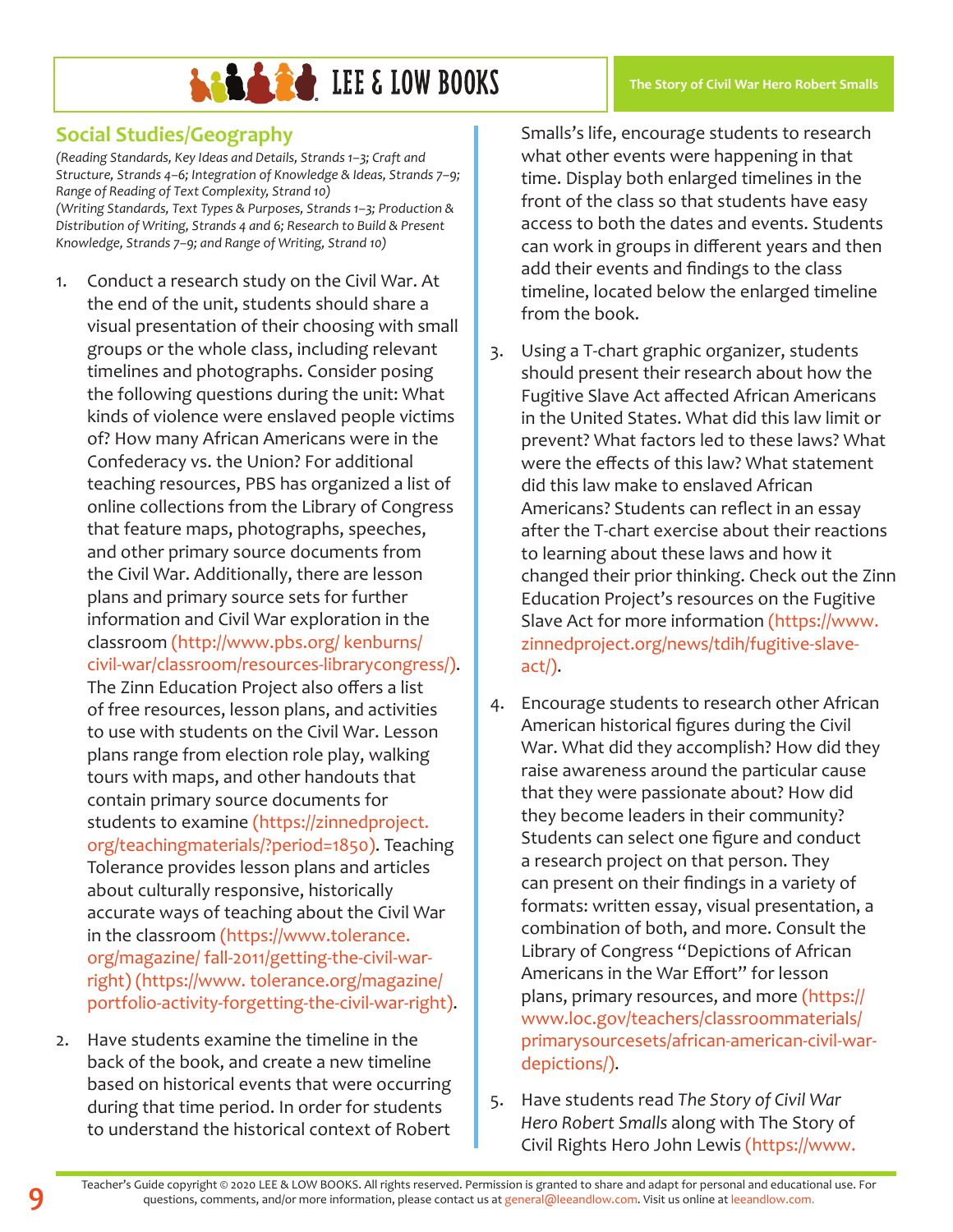leeandlow.com/books/the-story-of-civilrights-hero-john-lewis). Encourage students to think about the following questions: What do Robert Smalls and John Lewis have in common, despite living during different time periods? How were Robert's and John's actions incredibly important to African Americans during the time before the Civil War and during the Civil Rights movement? How did they use their hard work and dedication to help others? Consider having students conduct a larger research study on the parallels between the Civil War and the Civil Rights movement. Look at Teaching Tolerance's "Civil Rights Civil War, Done Right: A Tool for Teaching the Movement" (http:// arhistoryhub.com/hub/ lrchs-lp-civil-war.pdf) and "Getting the Civil War Right" (https:// www.tolerance.org/magazine/ portfolioactivity-for-getting-the-civil-war-right) as well as the National Park Service's "Civil War to Civil Rights" curricular unit (http:// arhistoryhub. com/hub/lrchs-lp-civil-war.pdf).

### **Arts/Media**

*(Reading Standards, Key Ideas and Details, Strands 1-3, Craft and Structure, Strands 4-6, Integration of Knowledge & Ideas, Strands 7-9, Range of Reading of Text Complexity, Strand 10) (Writing Standards, Text Types & Purposes, Strands 1-3, Production & Distribution of Writing, Strands 4 and 6, Research to Build & Present Knowledge, Strands 7-9, and Range of Writing, Strand 10) (Speaking and Listening Standards, Comprehension and Collaboration, Strands 1-3, Presentation of Knowledge and Ideas, Strands 4-6)*

- 1. Have students watch "Robert Smalls: How a Slave Became an American Hero" (https:// www.youtube.com/watch?v=qQvFi8zHoEs). What details overlap with *The Story of Civil War Hero Robert Smalls*? Are there any differences? Why is Robert Smalls's story so unique? What surprises or does not surprise you? What questions do you have? Students can discuss their reactions in small groups or partners, and then share their ideas with the whole class.
- 2. Encourage students to create their own sidebar after conducting additional research on the Civil War to add to *The Story of Civil War Hero Robert Smalls*. What do they think

would be relevant to add to the book? How were the sidebars different from the rest of the text? What do they want to include? What photographs should go along with their sidebar? Students can present their pieces to a partner, small group, or the whole class.

3. Ask students to write their own free verse or narrative free verse poems after reading *The Story of Civil War Hero Robert Smalls*. Encourage students to think about how *The Story of Civil War Hero Robert Smalls* made them feel and how it made them think differently about the Civil War and slavery. Students can present their pieces to a partner, small group, or the whole class.

### **School-Home Connection**

*(Reading Standards, Integration of Knowledge and Ideas, Strands 7 and 9)*

*(Writing Standards, Text Types & Purposes, Strands 1-3, Production & Distribution of Writing, Strand 4, and Research to Build & Present Knowledge, Strands 7-9, Range of Writing, Strand 10) (Speaking and Listening Standards, Comprehension and Collaboration, Strands 1-3, Presentation of Knowledge and Ideas, Strands 4-6)*

- 1. If possible, provide students with a copy of Lee & Low's Seven Miles to Freedom: The Robert Smalls Story (https://www.leeandlow.com/ books/seven-miles-to-freedom). Encourage family members to read the picture book version of *The Story of Civil War Hero Robert Smalls* at home. Have students and their families talk about what resistance, dedication, and discrimination means to them.
- 2. Robert Smalls's family drives him to escape. Have students bring in something from their family to share with the class. Ask students to write a summary explaining how their item is significant to and representative of who they are.
- 3. Have students explore online the National Museum of African American History and Culture (https://nmaahc.si.edu/explore/ collection). Who are some other famous African Americans from the 19th century? How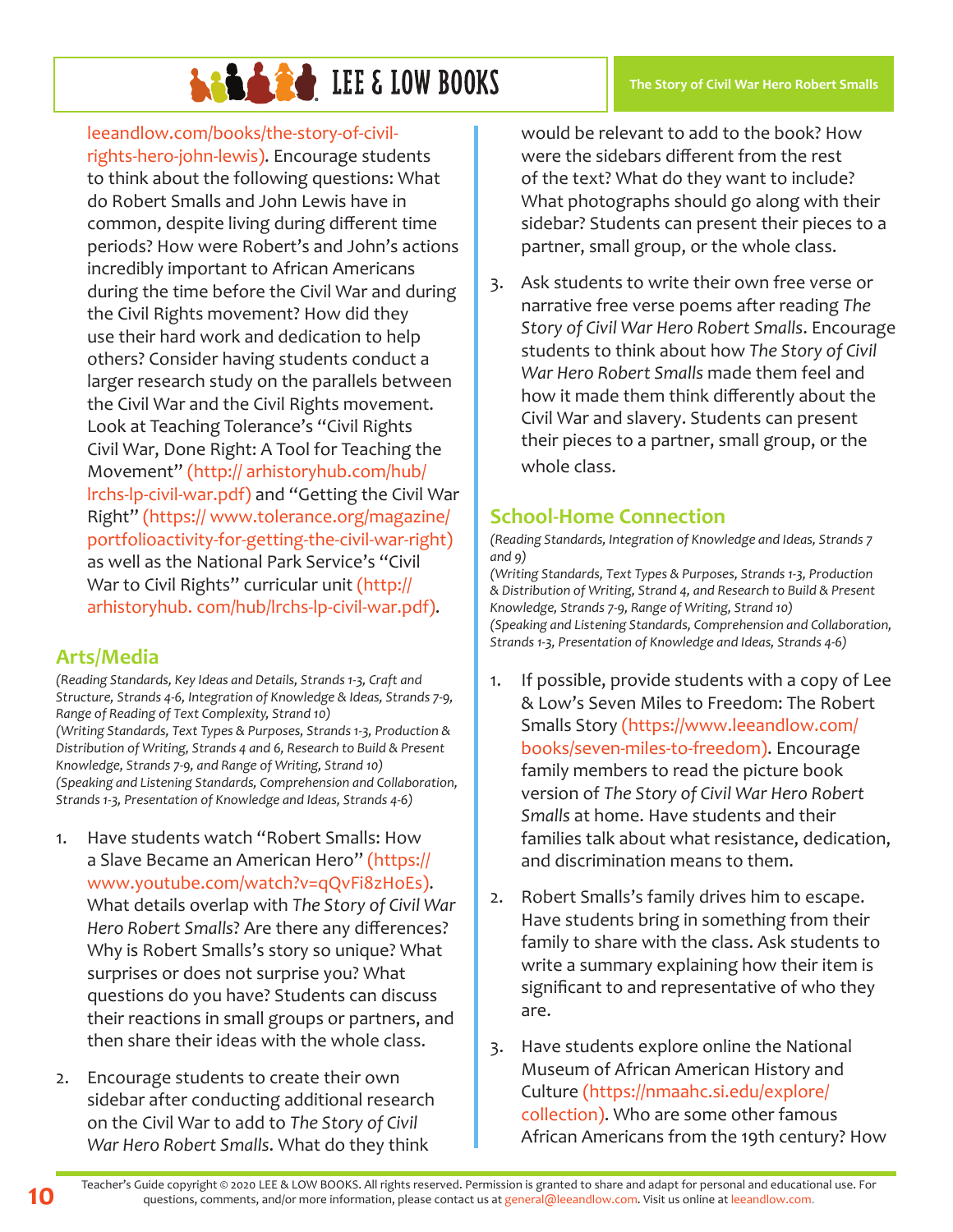

**The Story of Civil War Hero Robert Smalls**

did they shape history? How did they react to and handle the situation when they were faced with obstacles?

### **Nonfiction Text Features**

*(Reading Standards, Key Ideas and Details, Strands 1–3, Craft and Structure, Strands 4–6, Integration of Knowledge & Ideas, Strands 7–9, Range of Reading of Text Complexity, Strand 10) (Speaking and Listening Standards, Comprehension and Collaboration, Strands 1–3, Presentation of Knowledge and Ideas, Strands 4–6)*

| Types of<br>Print    | Point students to the words that are<br>darker in the book, such as <b>abolish.</b> Why<br>do they think those words are darker, or<br>in bold? What can they use to figure out<br>what the word means if they do not know<br>the meaning? Encourage students to look<br>at the rest of the sentence, and if they<br>still don't know the word's meaning, then<br>point them to the glossary. |
|----------------------|-----------------------------------------------------------------------------------------------------------------------------------------------------------------------------------------------------------------------------------------------------------------------------------------------------------------------------------------------------------------------------------------------|
| Sidebar              | When students see: "Slavery," why do<br>they think that the text and format look<br>different from the text on the first few<br>pages in Chapter One? Why do they think<br>that there are these specific parts in the<br>book? What is the point of sidebars? What<br>kind of information can they learn from<br>sidebars?                                                                    |
| Table of<br>Contents | Point students to the Table of Contents<br>prior to reading. Why do they think a<br>Table of Contents exists? Why is a Table<br>of Contents important?                                                                                                                                                                                                                                        |
| Timeline             | Show students the timeline in the back<br>of the book. Encourage students to<br>think about why timelines are important.<br>After reading, make photocopies of the<br>timeline and then cut up the different<br>events. Have students rearrange and<br>place the different events in order.                                                                                                   |
| Glossary             | Prior to reading, show students the<br>glossary in the back of the book. Why do<br>students think that there is a glossary?<br>What can you find in a glossary? When<br>students read and encounter a bold<br>word, have them go to the glossary and<br>read the definition.                                                                                                                  |

| Captions        | Ask students why they think there is a line<br>of text next to a photograph, illustration,<br>or diagram. What is the purpose of that<br>line of text, or a caption? How would<br>it be different if there was no caption?<br>Have students look at a photograph with<br>the caption covered. Then uncover the<br>caption. Have students describe what<br>they see with the additional knowledge<br>of the caption. How do their feelings<br>about the photograph change? Use<br>the caption and the rest of the page to<br>describe the photograph in more detail. |
|-----------------|---------------------------------------------------------------------------------------------------------------------------------------------------------------------------------------------------------------------------------------------------------------------------------------------------------------------------------------------------------------------------------------------------------------------------------------------------------------------------------------------------------------------------------------------------------------------|
| Text<br>Sources | Have students look at the text sources in<br>the back of the book. Why do you think<br>the author chose to include these? Why<br>is it important to show the sources that<br>you used in your writing? Have students<br>select one of the web links (or books<br>if available) and have them look for<br>information that the author could have<br>used in writing the book.                                                                                                                                                                                        |
| Title           | Show students the text that comes after<br>the chapter number. Then, have students<br>read the title of that chapter and make<br>a prediction from the words about what<br>the chapter is going to be about. How<br>does the title of the chapter help them to<br>think about what they're about to read?                                                                                                                                                                                                                                                           |